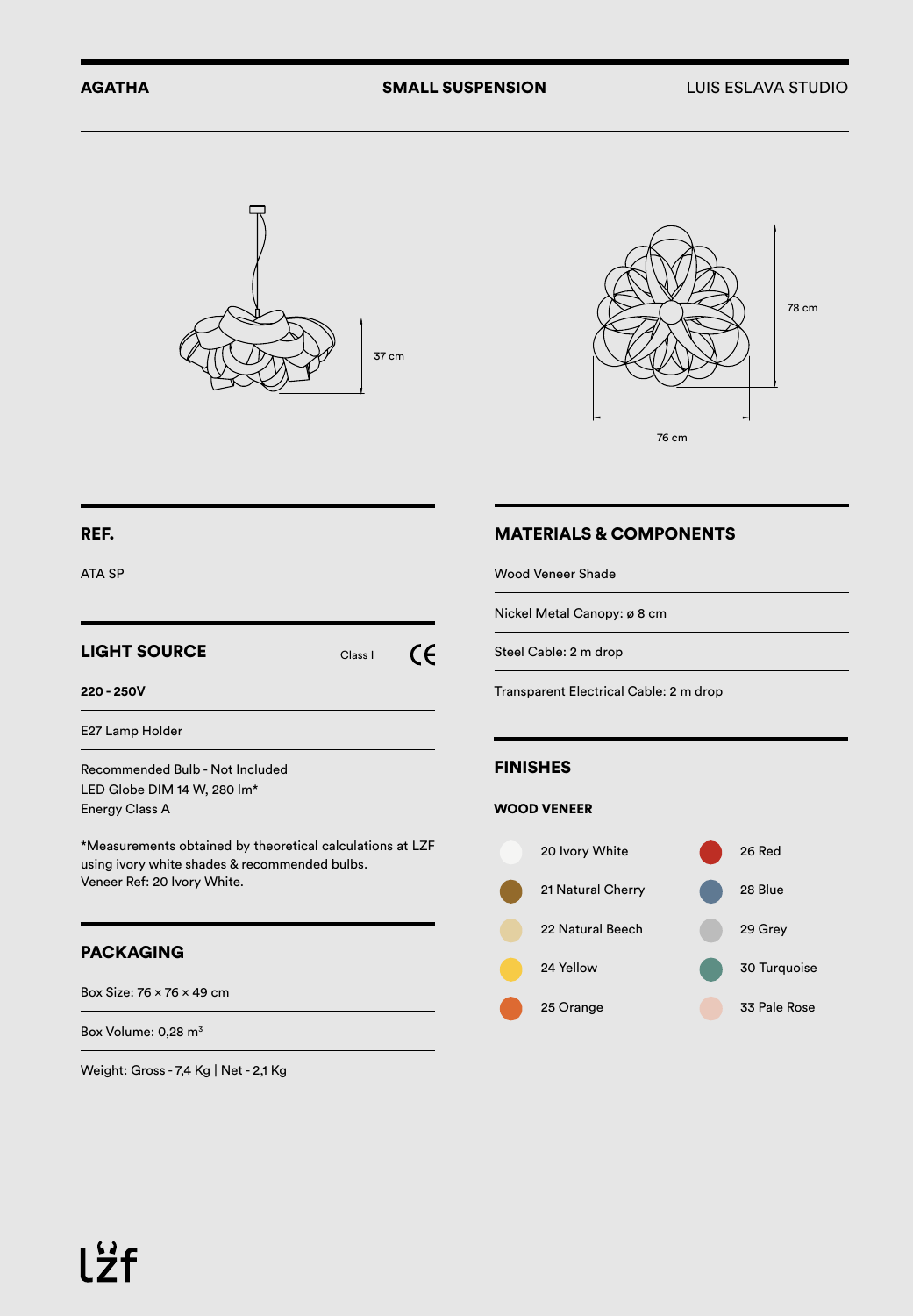



### REF.

ATA SG

# LIGHT SOURCE Class I  $\epsilon$

**220 - 250V**

E27 Lamp Holder

Recommended Bulbs - Not Included 3 LED Spherical DIM 14 W, 1980 lm\* Energy Class A

\*Measurements obtained by theoretical calculations at LZF using ivory white shades & recommended bulbs. Veneer Ref: 20 Ivory White.

## PACKAGING

Box Size: 118 x 114 x 106 cm - Wood crated for transport

Box Volume: 1,43 m<sup>3</sup>

Weight: Gross -49,5 Kg | Net - 6,5 Kg

## MATERIALS & COMPONENTS

Wood Veneer Shade

Nickel Metal Canopy: ø 8 cm

Steel Cable: 2 m drop

Transparent Electrical Cable: 2 m drop

#### FINISHES

#### WOOD VENEER